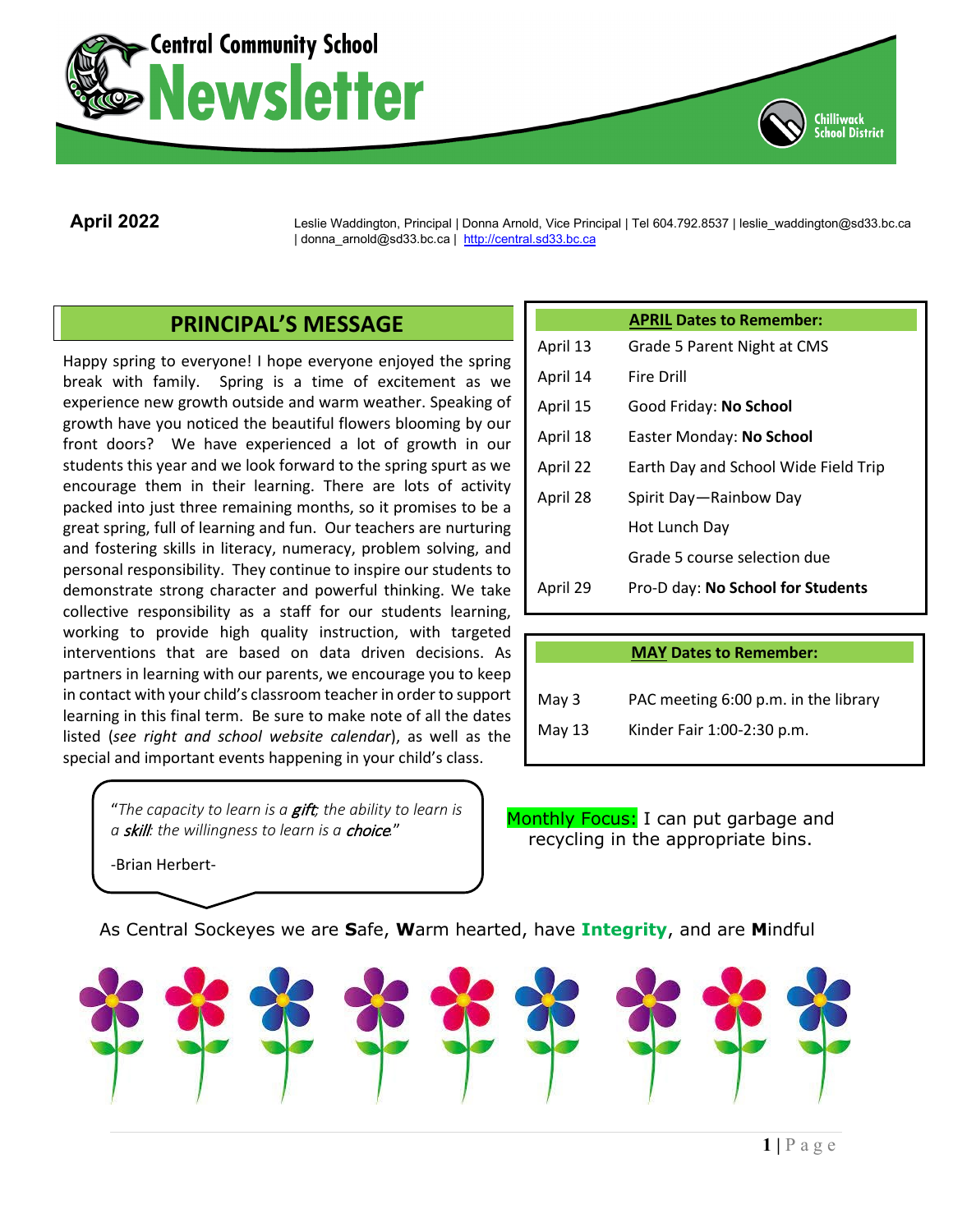# **VOLUNTEER APPRECIATION**

We greatly appreciate our volunteers at Central. Although we have not been able to have regular volunteers in our school these past 2 years with COVID protocols in place, we want say thank you to our PAC that has kept programs running, like hot lunch and fundraising activities. We recognize that your contributions to our school make Central a special place for our students to learn and for staff to work. We look forward to welcoming our volunteers back.

## **ATTENDANCE**

Given the strong correlation between student success and regular attendance, we want to encourage all students to be at school every day and on time (barring illness). Only 3 months left in this school year. Parents, we know you are a big part of this, so we appreciate your support. As Woody Allen once said, "80 percent of success is showing up." Let's encourage success for our kids!

# **ARE YOU MOVING?**

We are currently starting our planning for the 2022/2023 school year. In order to determine our staffing allocations and classes for next year, it is important that we have accurate enrollment numbers. If you intend on moving and know that your child will not be attending Central next year, we would really appreciate this information. Likewise, if your child will be attending another school in the district, they would also appreciate this valuable information. Please contact our office and let us know. Thank you!

# **KINDERGARTEN REGISTRATION**

If you have a child born in 2017, it is time to register him/her for Kindergarten. Please register early to ensure your child has a space here at Central, as classes are filled on a first come first serve basis. Registration is now done online. Please visit our school website at <https://central.sd33.bc.ca/>

or the [Chilliwack School District Website](https://www.sd33.bc.ca/registration) for information on how to register your child. Please pass this information on to your neighbours should they have kindergarten age children.

# **KINDERFAIR**

We invite our new coming Kindergarten students and their parents to attend our Kinderfair on May  $13<sup>th</sup>$  from 1:00-2:30 p.m.! This is an opportunity to meet our Kindergarten teachers, as well as participating in some fun activities as we share information about our school. Your child will even receive a bag to take home filled with goodies! We would love to meet our future Central Sockeyes. Please save the date if you have a child that will be starting Kindergarten in the fall!

# **EARTH DAY**

Friday April  $22<sup>nd</sup>$  is the annual Earth Day. This is another opportunity to focus on improving our own part of the world by decreasing waste and increasing environmental awareness. We will be spending Earth Day outside on a school wide field trip to Ruby Creek and the Cheam Wetlands. Students must be in good standing to attend the field trip.

The global theme for Earth Day 2022, Invest In Our Planet, brings hope that all people can come together to heal the planet.

# **CROSS COUNTRY**

The cross-country team has an exciting and final running race on Wednesday, May 4 at Cultus Elementary for Grades 3-5. Practices will be on Thursdays from 2:30-3:15 for the month of April. Permission form needs to be filled out for your child to attend practices and final race. Unfortunately, there is no bussing for the race at Cultus. Rides to and from the event are to be organized by the parent/guardian. If you have any questions, please email ileana graham@sd33.bc.ca or come chat with her after practice.